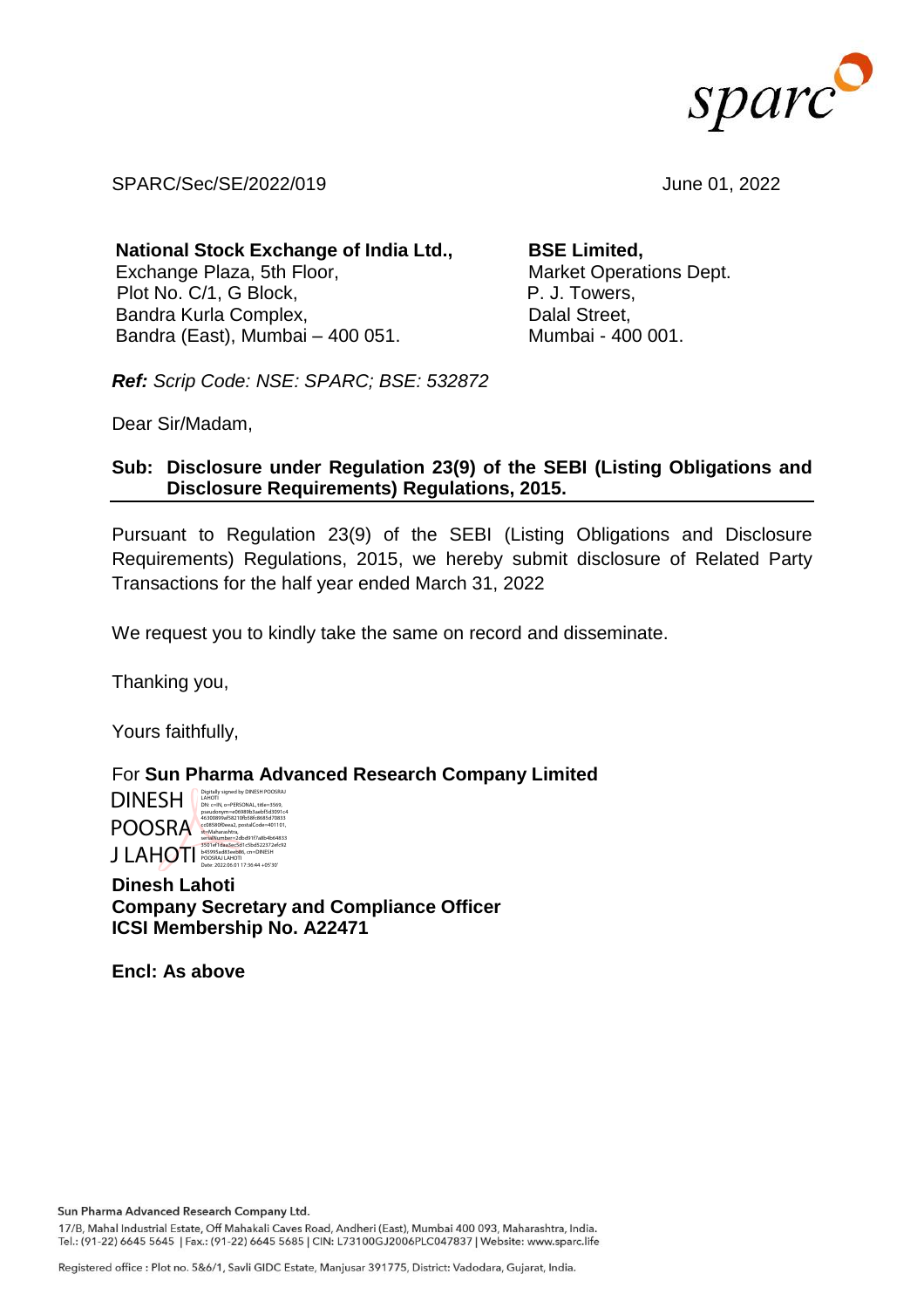|     |                                                                                  |                             |                                                                                 |                                                                               |                                                                 |                                                                                                                                                                              |                                                       |                                                     |                                                                            |      |               |                                                                            |                      |               |                       | Amount in Rs. Lakhs                                                                                         |  |
|-----|----------------------------------------------------------------------------------|-----------------------------|---------------------------------------------------------------------------------|-------------------------------------------------------------------------------|-----------------------------------------------------------------|------------------------------------------------------------------------------------------------------------------------------------------------------------------------------|-------------------------------------------------------|-----------------------------------------------------|----------------------------------------------------------------------------|------|---------------|----------------------------------------------------------------------------|----------------------|---------------|-----------------------|-------------------------------------------------------------------------------------------------------------|--|
| Sr. | Details of the<br>No.<br>party (listed<br>entity                                 | Details of the counterparty |                                                                                 | Type of related party<br>transaction                                          | Value of the related<br>party transaction as<br>approved by the | Value of transaction In case monies are due to either party In case any financial indebtedness is<br>during the reporting as a result of the transaction<br>period Oct - Mar |                                                       |                                                     | incurred to make or give loans, inter-<br>corporate deposits, advances or  |      |               | Details of the loans, inter-corporate deposits, advances or<br>investments |                      |               |                       |                                                                                                             |  |
|     | /subsidiary)                                                                     |                             |                                                                                 |                                                                               | audit committee                                                 | 2022                                                                                                                                                                         |                                                       |                                                     | investments                                                                |      |               |                                                                            |                      |               |                       |                                                                                                             |  |
|     | entering into the<br>transaction                                                 |                             |                                                                                 |                                                                               |                                                                 |                                                                                                                                                                              |                                                       |                                                     |                                                                            |      |               |                                                                            |                      |               |                       |                                                                                                             |  |
|     | Name                                                                             | Name                        | Relationship of the<br>counterparty with the listed<br>entity or its subsidiary |                                                                               |                                                                 |                                                                                                                                                                              | <b>Opening balance</b><br>(As at October 01,<br>2021) | <b>Closing balance</b><br>(As at March 31,<br>2022) | Nature of<br>indebtedness<br>(loan/issuance<br>of debt/ any<br>other etc.) | Cost | <b>Tenure</b> | Nature (loan/<br>advance/inter-<br>corporate<br>deposit/<br>investment     | Interest<br>Rate (%) | <b>Tenure</b> | Secured/<br>unsecured | Purpose for which<br>the funds will be<br>utilised by the<br>ultimate recipient<br>of funds (end-<br>usage) |  |
|     | 1 Sun Pharma<br>Advanced<br>Research<br>Company Limited                          | Dilip S. Shanghvi           | Non Executive Chairman /<br>Promoter                                            | <b>Sitting Fees</b>                                                           | N.A.                                                            | 1.50                                                                                                                                                                         |                                                       |                                                     |                                                                            |      |               |                                                                            |                      |               |                       |                                                                                                             |  |
|     | Sun Pharma<br>$\overline{2}$<br>Advanced<br>Research<br>Company Limited          | Dilip S. Shanghvi           | Non Executive Chairman /<br>Promoter                                            | Outstanding Payable                                                           | N.A.                                                            | N.A.                                                                                                                                                                         | 1.50                                                  |                                                     |                                                                            |      |               |                                                                            |                      |               |                       |                                                                                                             |  |
|     | $\overline{\mathbf{3}}$<br>Sun Pharma<br>Advanced<br>Research<br>Company Limited | Dilip S. Shanghvi           | Non Executive Chairman /<br>Promoter                                            | <b>Exercise Price towards</b><br>conversion of warrants<br>into equity shares | N.A.                                                            | 11,250.00                                                                                                                                                                    |                                                       |                                                     |                                                                            |      |               |                                                                            |                      |               |                       |                                                                                                             |  |
|     | $\overline{4}$<br>Sun Pharma<br>Advanced<br>Research<br>Company Limited          | Sudhir V. Valia             | Non Executive Director                                                          | <b>Sitting Fees</b>                                                           | N.A.                                                            | 3.00                                                                                                                                                                         |                                                       |                                                     |                                                                            |      |               |                                                                            |                      |               |                       |                                                                                                             |  |
|     | 5 <sup>5</sup><br>Sun Pharma<br>Advanced<br>Research<br>Company Limited          | Rajamannar Tennati          | Non Executive Director                                                          | <b>Sitting Fees</b>                                                           | N.A.                                                            | 1.50                                                                                                                                                                         |                                                       |                                                     |                                                                            |      |               |                                                                            |                      |               |                       |                                                                                                             |  |
|     | Sun Pharma<br>6<br>Advanced<br>Research<br>Company Limited                       | Bhavna Doshi                | Independent Director                                                            | <b>Sitting Fees</b>                                                           | N.A.                                                            | 3.00                                                                                                                                                                         |                                                       |                                                     |                                                                            |      |               |                                                                            |                      |               |                       |                                                                                                             |  |
|     | $7^{\circ}$<br>Sun Pharma<br>Advanced<br>Research<br>Company Limited             | Ferzaan Engineer            | Independent Director                                                            | <b>Sitting Fees</b>                                                           | N.A.                                                            | 2.70                                                                                                                                                                         |                                                       |                                                     |                                                                            |      |               |                                                                            |                      |               |                       |                                                                                                             |  |
|     | 8<br>Sun Pharma<br>Advanced<br>Research<br>Company Limited                       | Robert Jay Spiegel          | Independent Director                                                            | <b>Sitting Fees</b>                                                           | N.A.                                                            | 2.70                                                                                                                                                                         |                                                       |                                                     |                                                                            |      |               |                                                                            |                      |               |                       |                                                                                                             |  |
|     | 9 Sun Pharma<br>Advanced<br>Research<br>Company Limited                          | Anilkumar Raghavan          | Chief Executive Officer                                                         | Remuneration                                                                  | N.A.                                                            | 268.28                                                                                                                                                                       |                                                       |                                                     |                                                                            |      |               |                                                                            |                      |               |                       |                                                                                                             |  |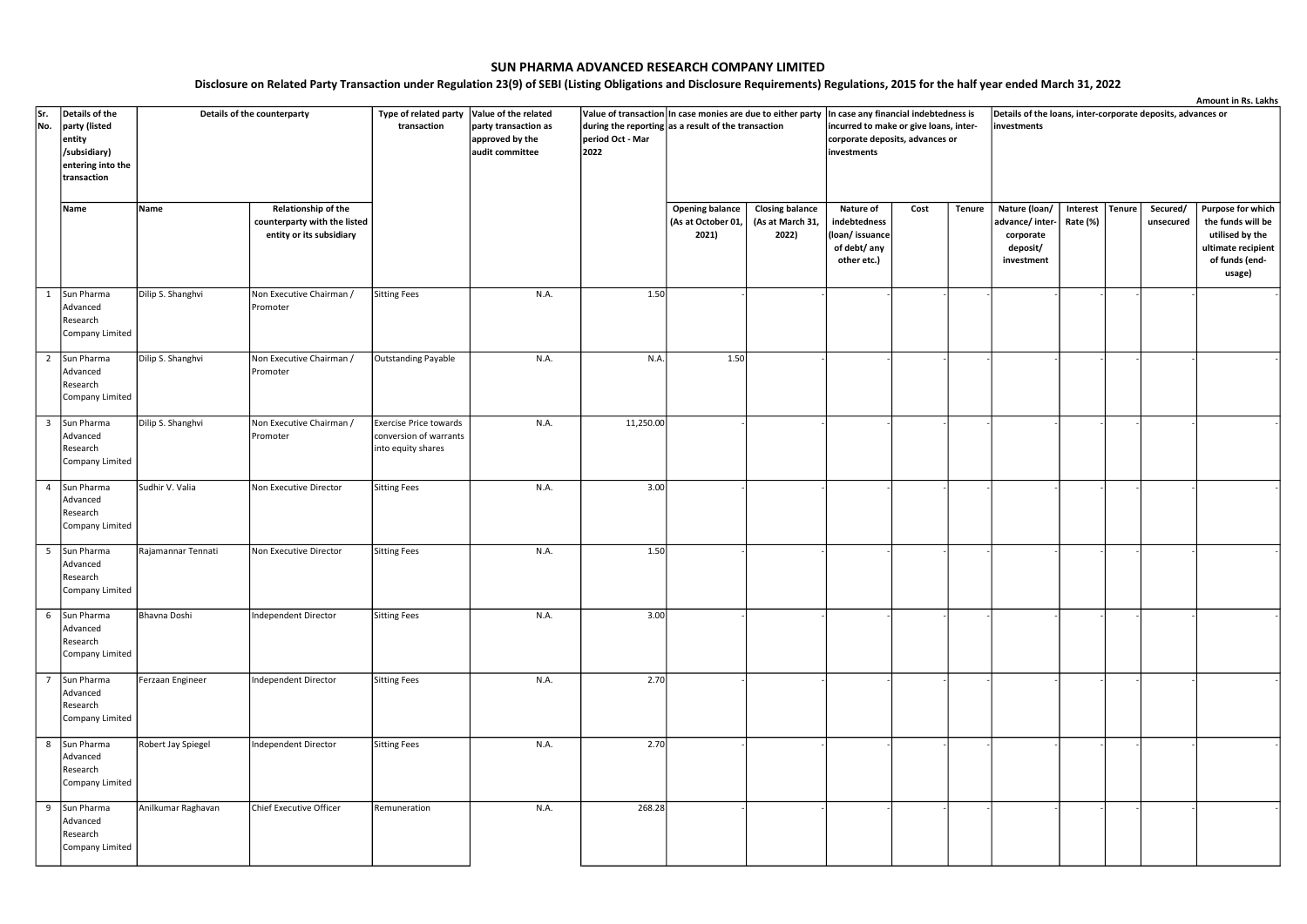|     |                                                             |                                     |                                                                                          |                                      |                                                                 |                                                                                                                                                                              |                                                       |                                                     |                                                                            |                                                                           |        |                                                                            |                      |               |                       | Amount in Rs. Lakhs                                                                                         |  |
|-----|-------------------------------------------------------------|-------------------------------------|------------------------------------------------------------------------------------------|--------------------------------------|-----------------------------------------------------------------|------------------------------------------------------------------------------------------------------------------------------------------------------------------------------|-------------------------------------------------------|-----------------------------------------------------|----------------------------------------------------------------------------|---------------------------------------------------------------------------|--------|----------------------------------------------------------------------------|----------------------|---------------|-----------------------|-------------------------------------------------------------------------------------------------------------|--|
| Sr. | Details of the<br>No.<br>party (listed<br>entity            | Details of the counterparty         |                                                                                          | Type of related party<br>transaction | Value of the related<br>party transaction as<br>approved by the | Value of transaction In case monies are due to either party In case any financial indebtedness is<br>during the reporting as a result of the transaction<br>period Oct - Mar |                                                       |                                                     |                                                                            | incurred to make or give loans, inter-<br>corporate deposits, advances or |        | Details of the loans, inter-corporate deposits, advances or<br>investments |                      |               |                       |                                                                                                             |  |
|     | /subsidiary)<br>entering into the<br>transaction            |                                     |                                                                                          |                                      | audit committee                                                 | 2022                                                                                                                                                                         |                                                       |                                                     | investments                                                                |                                                                           |        |                                                                            |                      |               |                       |                                                                                                             |  |
|     | Name                                                        | Name                                | Relationship of the<br>counterparty with the listed<br>entity or its subsidiary          |                                      |                                                                 |                                                                                                                                                                              | <b>Opening balance</b><br>(As at October 01,<br>2021) | <b>Closing balance</b><br>(As at March 31,<br>2022) | Nature of<br>indebtedness<br>(loan/issuance<br>of debt/ any<br>other etc.) | Cost                                                                      | Tenure | Nature (loan/<br>advance/ inter-<br>corporate<br>deposit/<br>investment    | Interest<br>Rate (%) | <b>Tenure</b> | Secured/<br>unsecured | Purpose for which<br>the funds will be<br>utilised by the<br>ultimate recipient<br>of funds (end-<br>usage) |  |
|     | 10 Sun Pharma<br>Advanced<br>Research<br>Company Limited    | Shanghvi Finance Private<br>Limited | <b>Holding Company</b>                                                                   | Loan taken (Line of<br>Credit)       | 25,000.00 #                                                     | 1,000.00                                                                                                                                                                     |                                                       |                                                     |                                                                            |                                                                           |        |                                                                            |                      |               |                       |                                                                                                             |  |
|     | 11<br>Sun Pharma<br>Advanced<br>Research<br>Company Limited | Shanghvi Finance Private<br>Limited | <b>Holding Company</b>                                                                   | Loan Repaid                          | N.A.                                                            | 1,000.00                                                                                                                                                                     |                                                       |                                                     |                                                                            |                                                                           |        |                                                                            |                      |               |                       |                                                                                                             |  |
|     | 12 Sun Pharma<br>Advanced<br>Research<br>Company Limited    | Shanghvi Finance Private<br>Limited | <b>Holding Company</b>                                                                   | Interest paid on Loan<br>taken       | 236.60                                                          | 3.07                                                                                                                                                                         |                                                       |                                                     |                                                                            |                                                                           |        |                                                                            |                      |               |                       |                                                                                                             |  |
|     | 13 Sun Pharma<br>Advanced<br>Research<br>Company Limited    | Alkaloida Chemical<br>Company ZRT   | Enterprises under significant<br>influence/are controlled by<br>Key Management Personnel | Purchase of Goods*                   | 500.00                                                          | 0.85                                                                                                                                                                         |                                                       |                                                     |                                                                            |                                                                           |        |                                                                            |                      |               |                       |                                                                                                             |  |
|     | 14 Sun Pharma<br>Advanced<br>Research<br>Company Limited    | Antique Stock Broking<br>Limited    | Enterprises under significant<br>influence/are controlled by<br>Key Management Personnel | Receiving of services                | 768.00                                                          |                                                                                                                                                                              |                                                       |                                                     |                                                                            |                                                                           |        |                                                                            |                      |               |                       |                                                                                                             |  |
|     | 15 Sun Pharma<br>Advanced<br>Research<br>Company Limited    | OHM Laboratories Limited            | Enterprises under significant<br>influence/are controlled by<br>Key Management Personnel | <b>Balance Payable</b>               | N.A.                                                            | N.A.                                                                                                                                                                         | 12.01                                                 | 12.27                                               |                                                                            |                                                                           |        |                                                                            |                      |               |                       |                                                                                                             |  |
|     | 16 Sun Pharma<br>Advanced<br>Research<br>Company Limited    | Spiegel Consulting LLC.             | Enterprises under significant<br>influence/are controlled by<br>Key Management Personnel | Professional Fees Paid               | 246.35 #@                                                       | 75.78                                                                                                                                                                        |                                                       |                                                     |                                                                            |                                                                           |        |                                                                            |                      |               |                       |                                                                                                             |  |
|     | 17 Sun Pharma<br>Advanced<br>Research<br>Company Limited    | Spiegel Consulting LLC.             | Enterprises under significant<br>influence/are controlled by<br>Key Management Personnel | <b>Balance Payable</b>               | N.A.                                                            | N.A.                                                                                                                                                                         |                                                       | 18.95                                               |                                                                            |                                                                           |        |                                                                            |                      |               |                       |                                                                                                             |  |
|     | 18 Sun Pharma<br>Advanced<br>Research<br>Company Limited    | Sun Pharma Laboratories<br>Limited  | Enterprises under significant<br>influence/are controlled by<br>Key Management Personnel | Royalty Income                       | 4,222.45                                                        | 2,150.34                                                                                                                                                                     |                                                       |                                                     |                                                                            |                                                                           |        |                                                                            |                      |               |                       |                                                                                                             |  |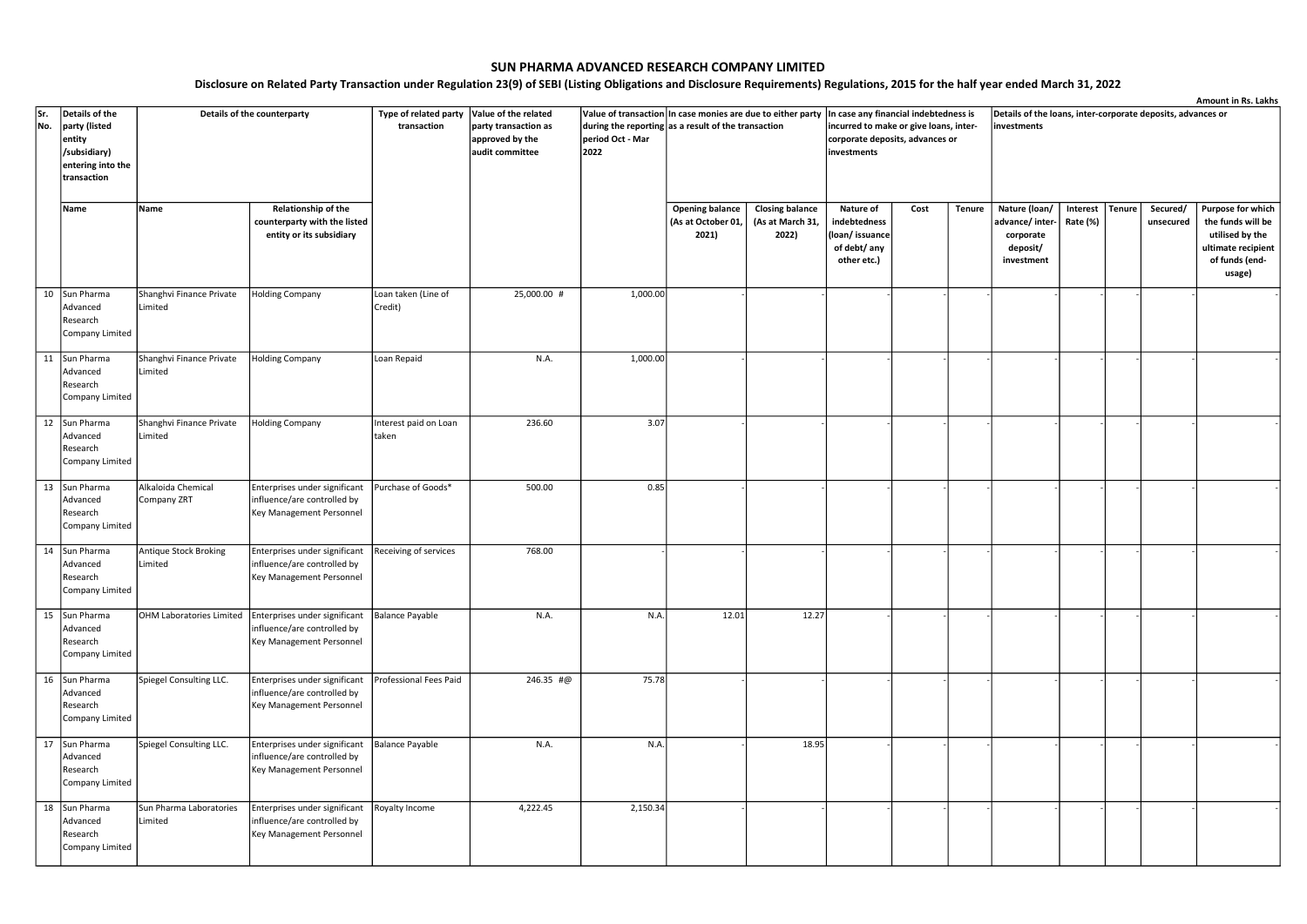|     |                   |                         |                               |                           |                      |                                                             |                        |                        |                                        |      |               |                                                             |          |               |           | Amount in Rs. Lakhs |  |  |
|-----|-------------------|-------------------------|-------------------------------|---------------------------|----------------------|-------------------------------------------------------------|------------------------|------------------------|----------------------------------------|------|---------------|-------------------------------------------------------------|----------|---------------|-----------|---------------------|--|--|
| Sr. | Details of the    |                         | Details of the counterparty   | Type of related party     | Value of the related | Value of transaction In case monies are due to either party |                        |                        | In case any financial indebtedness is  |      |               | Details of the loans, inter-corporate deposits, advances or |          |               |           |                     |  |  |
| No. | party (listed     |                         |                               | transaction               | party transaction as | during the reporting as a result of the transaction         |                        |                        | incurred to make or give loans, inter- |      |               | investments                                                 |          |               |           |                     |  |  |
|     | entity            |                         |                               |                           | approved by the      | period Oct - Mar                                            |                        |                        | corporate deposits, advances or        |      |               |                                                             |          |               |           |                     |  |  |
|     | /subsidiary)      |                         |                               |                           | audit committee      | 2022                                                        |                        |                        | investments                            |      |               |                                                             |          |               |           |                     |  |  |
|     | entering into the |                         |                               |                           |                      |                                                             |                        |                        |                                        |      |               |                                                             |          |               |           |                     |  |  |
|     | transaction       |                         |                               |                           |                      |                                                             |                        |                        |                                        |      |               |                                                             |          |               |           |                     |  |  |
|     |                   |                         |                               |                           |                      |                                                             |                        |                        |                                        |      |               |                                                             |          |               |           |                     |  |  |
|     | Name              | Name                    | Relationship of the           |                           |                      |                                                             | <b>Opening balance</b> | <b>Closing balance</b> | Nature of                              | Cost | <b>Tenure</b> | Nature (loan/                                               | Interest | <b>Tenure</b> | Secured/  | Purpose for which   |  |  |
|     |                   |                         |                               |                           |                      |                                                             |                        |                        |                                        |      |               |                                                             |          |               |           |                     |  |  |
|     |                   |                         | counterparty with the listed  |                           |                      |                                                             | (As at October 01,     | (As at March 31,       | indebtedness                           |      |               | advance/inter-                                              | Rate (%) |               | unsecured | the funds will be   |  |  |
|     |                   |                         | entity or its subsidiary      |                           |                      |                                                             | 2021)                  | 2022)                  | (loan/issuance                         |      |               | corporate                                                   |          |               |           | utilised by the     |  |  |
|     |                   |                         |                               |                           |                      |                                                             |                        |                        | of debt/ any                           |      |               | deposit/                                                    |          |               |           | ultimate recipient  |  |  |
|     |                   |                         |                               |                           |                      |                                                             |                        |                        | other etc.)                            |      |               | investment                                                  |          |               |           | of funds (end-      |  |  |
|     |                   |                         |                               |                           |                      |                                                             |                        |                        |                                        |      |               |                                                             |          |               |           | usage)              |  |  |
|     |                   |                         |                               |                           |                      |                                                             |                        |                        |                                        |      |               |                                                             |          |               |           |                     |  |  |
|     | 19 Sun Pharma     | Sun Pharma Laboratories | Enterprises under significant | Sale of services - R&D    | 195.62               | 97.16                                                       |                        |                        |                                        |      |               |                                                             |          |               |           |                     |  |  |
|     | Advanced          | Limited                 | influence/are controlled by   | services                  |                      |                                                             |                        |                        |                                        |      |               |                                                             |          |               |           |                     |  |  |
|     | Research          |                         | Key Management Personnel      |                           |                      |                                                             |                        |                        |                                        |      |               |                                                             |          |               |           |                     |  |  |
|     | Company Limited   |                         |                               |                           |                      |                                                             |                        |                        |                                        |      |               |                                                             |          |               |           |                     |  |  |
|     |                   |                         |                               |                           |                      |                                                             |                        |                        |                                        |      |               |                                                             |          |               |           |                     |  |  |
| 20  | Sun Pharma        | Sun Pharma Laboratories | Enterprises under significant | Purchase of Goods*        | 500.00               | 2.19                                                        |                        |                        |                                        |      |               |                                                             |          |               |           |                     |  |  |
|     | Advanced          | Limited                 | influence/are controlled by   |                           |                      |                                                             |                        |                        |                                        |      |               |                                                             |          |               |           |                     |  |  |
|     | Research          |                         | Key Management Personnel      |                           |                      |                                                             |                        |                        |                                        |      |               |                                                             |          |               |           |                     |  |  |
|     | Company Limited   |                         |                               |                           |                      |                                                             |                        |                        |                                        |      |               |                                                             |          |               |           |                     |  |  |
|     |                   |                         |                               |                           |                      |                                                             |                        |                        |                                        |      |               |                                                             |          |               |           |                     |  |  |
| 21  | Sun Pharma        | Sun Pharma Laboratories | Enterprises under significant | <b>Balance Receivable</b> | N.A.                 | N.A.                                                        | 1,228.35               | 1,372.78               |                                        |      |               |                                                             |          |               |           |                     |  |  |
|     | Advanced          | Limited                 | influence/are controlled by   |                           |                      |                                                             |                        |                        |                                        |      |               |                                                             |          |               |           |                     |  |  |
|     | Research          |                         | Key Management Personnel      |                           |                      |                                                             |                        |                        |                                        |      |               |                                                             |          |               |           |                     |  |  |
|     | Company Limited   |                         |                               |                           |                      |                                                             |                        |                        |                                        |      |               |                                                             |          |               |           |                     |  |  |
|     |                   |                         |                               |                           |                      |                                                             |                        |                        |                                        |      |               |                                                             |          |               |           |                     |  |  |
| 22  | Sun Pharma        | Sun Pharmaceutical      |                               |                           | 500.00               | 2.67                                                        |                        |                        |                                        |      |               |                                                             |          |               |           |                     |  |  |
|     |                   |                         | Enterprises under significant | Reimbursement of          |                      |                                                             |                        |                        |                                        |      |               |                                                             |          |               |           |                     |  |  |
|     | Advanced          | Industries Europe BV    | influence/are controlled by   | expenses paid*            |                      |                                                             |                        |                        |                                        |      |               |                                                             |          |               |           |                     |  |  |
|     | Research          |                         | Key Management Personnel      |                           |                      |                                                             |                        |                        |                                        |      |               |                                                             |          |               |           |                     |  |  |
|     | Company Limited   |                         |                               |                           |                      |                                                             |                        |                        |                                        |      |               |                                                             |          |               |           |                     |  |  |
|     |                   |                         |                               |                           |                      |                                                             |                        |                        |                                        |      |               |                                                             |          |               |           |                     |  |  |
|     | 23 Sun Pharma     | Sun Pharmaceutical      | Enterprises under significant | Balance payable           | N.A.                 | N.A.                                                        | 14.54                  | 16.97                  |                                        |      |               |                                                             |          |               |           |                     |  |  |
|     | Advanced          | Industries Europe BV    | influence/are controlled by   |                           |                      |                                                             |                        |                        |                                        |      |               |                                                             |          |               |           |                     |  |  |
|     | Research          |                         | Key Management Personnel      |                           |                      |                                                             |                        |                        |                                        |      |               |                                                             |          |               |           |                     |  |  |
|     | Company Limited   |                         |                               |                           |                      |                                                             |                        |                        |                                        |      |               |                                                             |          |               |           |                     |  |  |
|     |                   |                         |                               |                           |                      |                                                             |                        |                        |                                        |      |               |                                                             |          |               |           |                     |  |  |
|     | 24 Sun Pharma     | Sun Pharmaceutical      | Enterprises under significant | Reimbursement of          | 500.00               | 57.71                                                       |                        |                        |                                        |      |               |                                                             |          |               |           |                     |  |  |
|     | Advanced          | Industries Inc.         | influence/are controlled by   | expenses paid*            |                      |                                                             |                        |                        |                                        |      |               |                                                             |          |               |           |                     |  |  |
|     | Research          |                         | Key Management Personnel      |                           |                      |                                                             |                        |                        |                                        |      |               |                                                             |          |               |           |                     |  |  |
|     | Company Limited   |                         |                               |                           |                      |                                                             |                        |                        |                                        |      |               |                                                             |          |               |           |                     |  |  |
|     |                   |                         |                               |                           |                      |                                                             |                        |                        |                                        |      |               |                                                             |          |               |           |                     |  |  |
| 25  | Sun Pharma        | Sun Pharmaceutical      | Enterprises under significant | Receiving of services -   | 2,091.12             | 891.57                                                      |                        |                        |                                        |      |               |                                                             |          |               |           |                     |  |  |
|     | Advanced          | Industries Inc.         | influence/are controlled by   | R&D Service               |                      |                                                             |                        |                        |                                        |      |               |                                                             |          |               |           |                     |  |  |
|     | Research          |                         | Key Management Personnel      |                           |                      |                                                             |                        |                        |                                        |      |               |                                                             |          |               |           |                     |  |  |
|     | Company Limited   |                         |                               |                           |                      |                                                             |                        |                        |                                        |      |               |                                                             |          |               |           |                     |  |  |
|     |                   |                         |                               |                           |                      |                                                             |                        |                        |                                        |      |               |                                                             |          |               |           |                     |  |  |
|     | 26 Sun Pharma     | Sun Pharmaceutical      |                               | Purchase of Goods*        | 500.00               | 4.23                                                        |                        |                        |                                        |      |               |                                                             |          |               |           |                     |  |  |
|     |                   |                         | Enterprises under significant |                           |                      |                                                             |                        |                        |                                        |      |               |                                                             |          |               |           |                     |  |  |
|     | Advanced          | Industries Inc.         | influence/are controlled by   |                           |                      |                                                             |                        |                        |                                        |      |               |                                                             |          |               |           |                     |  |  |
|     | Research          |                         | Key Management Personnel      |                           |                      |                                                             |                        |                        |                                        |      |               |                                                             |          |               |           |                     |  |  |
|     | Company Limited   |                         |                               |                           |                      |                                                             |                        |                        |                                        |      |               |                                                             |          |               |           |                     |  |  |
|     |                   |                         |                               |                           |                      |                                                             |                        |                        |                                        |      |               |                                                             |          |               |           |                     |  |  |
| 27  | Sun Pharma        | Sun Pharmaceutical      | Enterprises under significant | Balance payable           | N.A.                 | N.A.                                                        | 2,083.62               | 1,681.54               |                                        |      |               |                                                             |          |               |           |                     |  |  |
|     | Advanced          | Industries Inc.         | influence/are controlled by   |                           |                      |                                                             |                        |                        |                                        |      |               |                                                             |          |               |           |                     |  |  |
|     | Research          |                         | Key Management Personnel      |                           |                      |                                                             |                        |                        |                                        |      |               |                                                             |          |               |           |                     |  |  |
|     | Company Limited   |                         |                               |                           |                      |                                                             |                        |                        |                                        |      |               |                                                             |          |               |           |                     |  |  |
|     |                   |                         |                               |                           |                      |                                                             |                        |                        |                                        |      |               |                                                             |          |               |           |                     |  |  |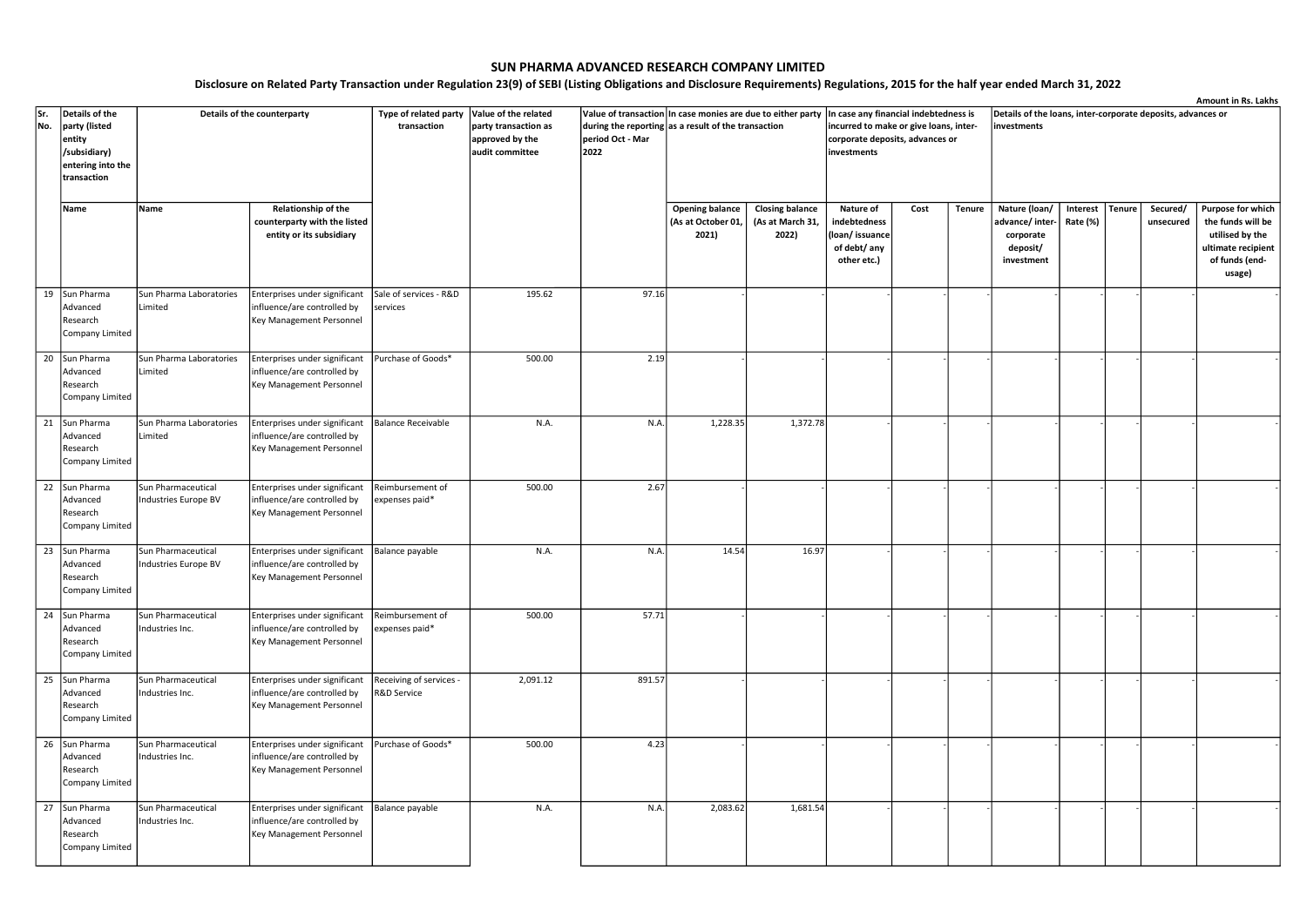|            |                                 |                                                 |                                                              |                                            |                                              |                                                                                                                    |                        |                        |                                                                                 |      |        |                                                                            |          |               |           | Amount in Rs. Lakhs                  |  |
|------------|---------------------------------|-------------------------------------------------|--------------------------------------------------------------|--------------------------------------------|----------------------------------------------|--------------------------------------------------------------------------------------------------------------------|------------------------|------------------------|---------------------------------------------------------------------------------|------|--------|----------------------------------------------------------------------------|----------|---------------|-----------|--------------------------------------|--|
| Sr.<br>No. | Details of the<br>party (listed | Details of the counterparty                     |                                                              | Type of related party<br>transaction       | Value of the related<br>party transaction as | Value of transaction In case monies are due to either party<br>during the reporting as a result of the transaction |                        |                        | In case any financial indebtedness is<br>incurred to make or give loans, inter- |      |        | Details of the loans, inter-corporate deposits, advances or<br>investments |          |               |           |                                      |  |
|            | entity<br>/subsidiary)          |                                                 |                                                              |                                            | approved by the<br>audit committee           | period Oct - Mar<br>2022                                                                                           |                        |                        | corporate deposits, advances or<br>investments                                  |      |        |                                                                            |          |               |           |                                      |  |
|            | entering into the               |                                                 |                                                              |                                            |                                              |                                                                                                                    |                        |                        |                                                                                 |      |        |                                                                            |          |               |           |                                      |  |
|            | ltransaction                    |                                                 |                                                              |                                            |                                              |                                                                                                                    |                        |                        |                                                                                 |      |        |                                                                            |          |               |           |                                      |  |
|            | Name                            | Name                                            | Relationship of the                                          |                                            |                                              |                                                                                                                    | <b>Opening balance</b> | <b>Closing balance</b> | Nature of                                                                       | Cost | Tenure | Nature (loan/                                                              | Interest | <b>Tenure</b> | Secured/  | Purpose for which                    |  |
|            |                                 |                                                 | counterparty with the listed                                 |                                            |                                              |                                                                                                                    | (As at October 01,     | (As at March 31,       | indebtedness                                                                    |      |        | advance/ inter-                                                            | Rate (%) |               | unsecured | the funds will be                    |  |
|            |                                 |                                                 | entity or its subsidiary                                     |                                            |                                              |                                                                                                                    | 2021)                  | 2022)                  | (loan/issuance                                                                  |      |        | corporate                                                                  |          |               |           | utilised by the                      |  |
|            |                                 |                                                 |                                                              |                                            |                                              |                                                                                                                    |                        |                        | of debt/ any<br>other etc.)                                                     |      |        | deposit/<br>investment                                                     |          |               |           | ultimate recipient<br>of funds (end- |  |
|            |                                 |                                                 |                                                              |                                            |                                              |                                                                                                                    |                        |                        |                                                                                 |      |        |                                                                            |          |               |           | usage)                               |  |
|            | 28<br>Sun Pharma                | Sun Pharmaceutical                              | Enterprises under significant                                | Sale of services -                         | 6,504.73                                     | 5,044.19                                                                                                           |                        |                        |                                                                                 |      |        |                                                                            |          |               |           |                                      |  |
|            | Advanced<br>Research            | Industries Limited                              | influence/are controlled by<br>Key Management Personnel      | License fees / Royalty<br>Income           |                                              |                                                                                                                    |                        |                        |                                                                                 |      |        |                                                                            |          |               |           |                                      |  |
|            | Company Limited                 |                                                 |                                                              |                                            |                                              |                                                                                                                    |                        |                        |                                                                                 |      |        |                                                                            |          |               |           |                                      |  |
|            |                                 |                                                 |                                                              |                                            |                                              |                                                                                                                    |                        |                        |                                                                                 |      |        |                                                                            |          |               |           |                                      |  |
|            | 29<br>Sun Pharma                | Sun Pharmaceutical                              | Enterprises under significant                                | Sale of services - R&D                     | 2,020.04                                     | 1,436.42                                                                                                           |                        |                        |                                                                                 |      |        |                                                                            |          |               |           |                                      |  |
|            | Advanced<br>Research            | <b>Industries Limited</b>                       | influence/are controlled by<br>Key Management Personnel      | services                                   |                                              |                                                                                                                    |                        |                        |                                                                                 |      |        |                                                                            |          |               |           |                                      |  |
|            | Company Limited                 |                                                 |                                                              |                                            |                                              |                                                                                                                    |                        |                        |                                                                                 |      |        |                                                                            |          |               |           |                                      |  |
|            |                                 |                                                 |                                                              |                                            |                                              |                                                                                                                    |                        |                        |                                                                                 |      |        |                                                                            |          |               |           |                                      |  |
|            | 30<br>Sun Pharma<br>Advanced    | Sun Pharmaceutical                              | Enterprises under significant                                | Purchase of goods*                         | 2,500.00                                     | 248.62                                                                                                             |                        |                        |                                                                                 |      |        |                                                                            |          |               |           |                                      |  |
|            | Research                        | Industries Limited                              | influence/are controlled by<br>Key Management Personnel      |                                            |                                              |                                                                                                                    |                        |                        |                                                                                 |      |        |                                                                            |          |               |           |                                      |  |
|            | Company Limited                 |                                                 |                                                              |                                            |                                              |                                                                                                                    |                        |                        |                                                                                 |      |        |                                                                            |          |               |           |                                      |  |
|            |                                 |                                                 |                                                              |                                            |                                              |                                                                                                                    |                        |                        |                                                                                 |      |        |                                                                            |          |               |           |                                      |  |
|            | 31 Sun Pharma<br>Advanced       | Sun Pharmaceutical<br><b>Industries Limited</b> | Enterprises under significant<br>influence/are controlled by | Purchase of property,<br>plant & equipment | 20.50                                        | 12.20                                                                                                              |                        |                        |                                                                                 |      |        |                                                                            |          |               |           |                                      |  |
|            | Research                        |                                                 | Key Management Personnel                                     |                                            |                                              |                                                                                                                    |                        |                        |                                                                                 |      |        |                                                                            |          |               |           |                                      |  |
|            | Company Limited                 |                                                 |                                                              |                                            |                                              |                                                                                                                    |                        |                        |                                                                                 |      |        |                                                                            |          |               |           |                                      |  |
|            | 32 Sun Pharma                   | Sun Pharmaceutical                              | Enterprises under significant                                | Rent expense (pertains                     | $1,000.42$ #                                 | 104.62                                                                                                             |                        |                        |                                                                                 |      |        |                                                                            |          |               |           |                                      |  |
|            | Advanced                        | <b>Industries Limited</b>                       | influence/are controlled by                                  | to payment of lease                        |                                              |                                                                                                                    |                        |                        |                                                                                 |      |        |                                                                            |          |               |           |                                      |  |
|            | Research                        |                                                 | Key Management Personnel                                     | liability)                                 |                                              |                                                                                                                    |                        |                        |                                                                                 |      |        |                                                                            |          |               |           |                                      |  |
|            | Company Limited                 |                                                 |                                                              |                                            |                                              |                                                                                                                    |                        |                        |                                                                                 |      |        |                                                                            |          |               |           |                                      |  |
|            | 33<br>Sun Pharma                | Sun Pharmaceutical                              | Enterprises under significant                                | Receiving of services -                    | 682.42                                       | 427.97                                                                                                             |                        |                        |                                                                                 |      |        |                                                                            |          |               |           |                                      |  |
|            | Advanced                        | <b>Industries Limited</b>                       | influence/are controlled by                                  | R&D Service                                |                                              |                                                                                                                    |                        |                        |                                                                                 |      |        |                                                                            |          |               |           |                                      |  |
|            | Research                        |                                                 | Key Management Personnel                                     |                                            |                                              |                                                                                                                    |                        |                        |                                                                                 |      |        |                                                                            |          |               |           |                                      |  |
|            | Company Limited                 |                                                 |                                                              |                                            |                                              |                                                                                                                    |                        |                        |                                                                                 |      |        |                                                                            |          |               |           |                                      |  |
|            | 34 Sun Pharma                   | Sun Pharmaceutical                              | Enterprises under significant                                | Reimbursement of                           | 500.00                                       | 107.75                                                                                                             |                        |                        |                                                                                 |      |        |                                                                            |          |               |           |                                      |  |
|            | Advanced                        | <b>Industries Limited</b>                       | influence/are controlled by                                  | expenses paid*                             |                                              |                                                                                                                    |                        |                        |                                                                                 |      |        |                                                                            |          |               |           |                                      |  |
|            | Research<br>Company Limited     |                                                 | Key Management Personnel                                     |                                            |                                              |                                                                                                                    |                        |                        |                                                                                 |      |        |                                                                            |          |               |           |                                      |  |
|            |                                 |                                                 |                                                              |                                            |                                              |                                                                                                                    |                        |                        |                                                                                 |      |        |                                                                            |          |               |           |                                      |  |
|            | 35<br>Sun Pharma                | Sun Pharmaceutical                              | Enterprises under significant                                | Reimbursement of                           | 500.00                                       | 11.84                                                                                                              |                        |                        |                                                                                 |      |        |                                                                            |          |               |           |                                      |  |
|            | Advanced                        | <b>Industries Limited</b>                       | influence/are controlled by                                  | expenses received*                         |                                              |                                                                                                                    |                        |                        |                                                                                 |      |        |                                                                            |          |               |           |                                      |  |
|            | Research<br>Company Limited     |                                                 | Key Management Personnel                                     |                                            |                                              |                                                                                                                    |                        |                        |                                                                                 |      |        |                                                                            |          |               |           |                                      |  |
|            |                                 |                                                 |                                                              |                                            |                                              |                                                                                                                    |                        |                        |                                                                                 |      |        |                                                                            |          |               |           |                                      |  |
|            | 36 Sun Pharma                   | Sun Pharmaceutical                              | Enterprises under significant                                | <b>Balance Receivable</b>                  | N.A.                                         | N.A                                                                                                                | 642.66                 | 1,535.71               |                                                                                 |      |        |                                                                            |          |               |           |                                      |  |
|            | Advanced<br>Research            | Industries Limited                              | influence/are controlled by<br>Key Management Personnel      |                                            |                                              |                                                                                                                    |                        |                        |                                                                                 |      |        |                                                                            |          |               |           |                                      |  |
|            | Company Limited                 |                                                 |                                                              |                                            |                                              |                                                                                                                    |                        |                        |                                                                                 |      |        |                                                                            |          |               |           |                                      |  |
|            |                                 |                                                 |                                                              |                                            |                                              |                                                                                                                    |                        |                        |                                                                                 |      |        |                                                                            |          |               |           |                                      |  |